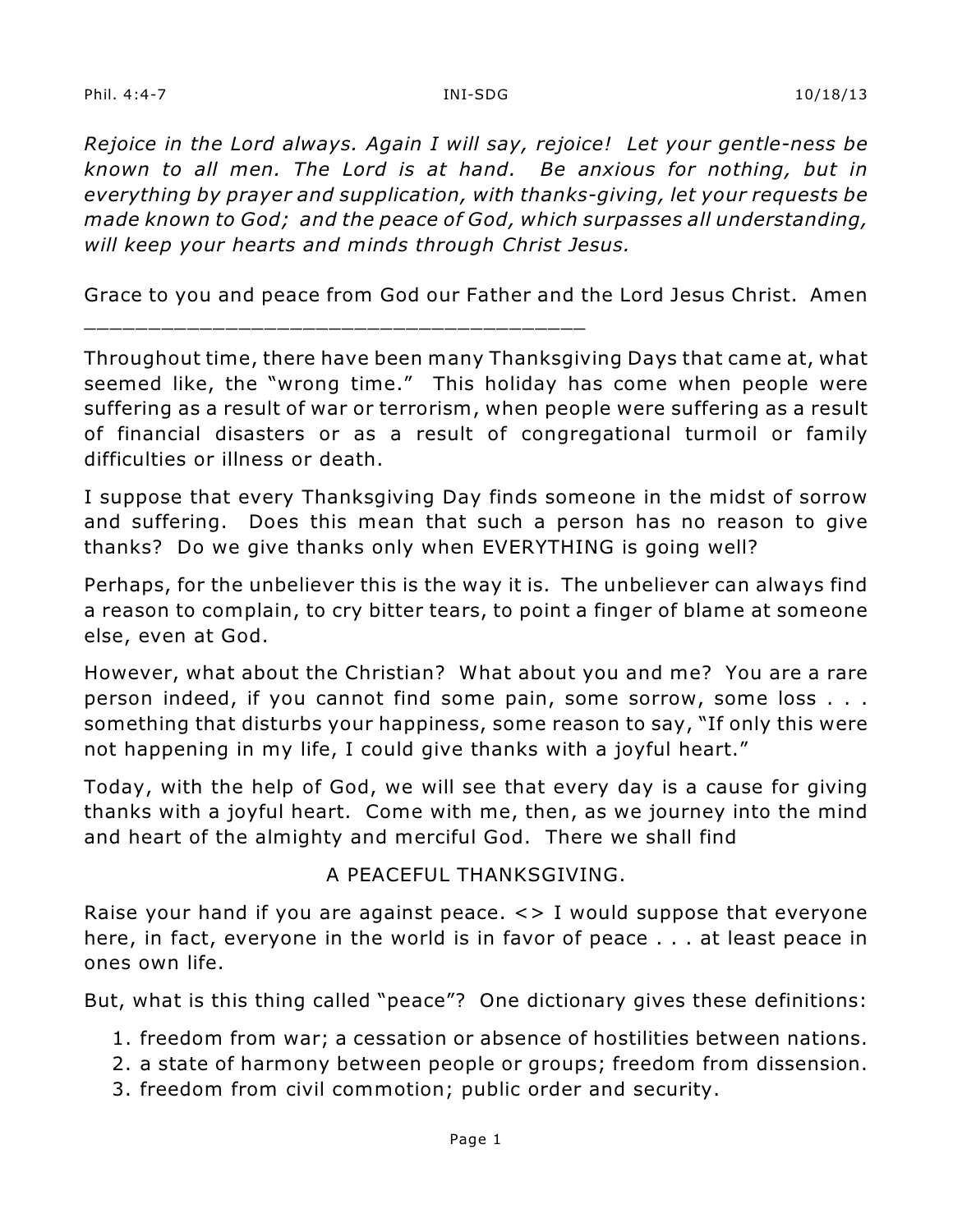- 4. freedom from anxiety, annoyance, or other mental disturbance: peace of mind.
- 5. a state of tranquillity or serenity.
- 

6. silence; stillness. Random House Kernerman Webster's College Dictionary

If I were to sum up these definitions, I would say that peace is a state or condition in which all is well. In fact, the Hebrew word for peace, "shalom," has the root meaning of "wholeness," "completeness." All is well: no conflict, no disturbance, no worries, no fighting, no pain, no sorrow ... nothing that a person would describe as bad or undesireable.

On this basis, it would seem that peace is something that can never be achieved on earth. If it is achieved, it is only temporary. Sooner or later, something will happen that will interfere with that peace. It may happen in the arena of personal relationships or finances or employment or health or national and international strife. From almost any direction come problems that bring an end to one's peace.

Have you ever experienced a time of peace, when everything in your life was just the way you wanted it to be . . . when you might say that your life was complete, nothing lacking, that it was just right? Then, you could relaxed. All tension was gone, every muscle at ease, every thought joyful, every sense satisfied. It was as if you were resting in the cool, soft grass with a gentle breeze drifting over you, the lovely sounds of songbirds filling your ears, the delicate scent of flowers delighting your sense of smell. Then you could genuinely say, "Thank You, Lord."

This morning, God wants you to know that you can indeed have such times . . . times when *". . . the peace of God, which surpasses all understanding keeps your hearts and minds through Christ Jesus."* (Phil. 4:7) But, how can you have something which surpasses all understanding? Even we Christians have trouble wrapping our brains around the height, the depth, the breadth of this peace. We can only rest in wonder over what our God has done in His surpassing love.

Adam and Eve knew what peace was like, until they lost it. What they had was intended for everyone who would come after them. But, in a moment of unimaginable stupidity, they threw it all away.

God's voice! Run for fear; hide for shame. There was an inner turmoil, which they had never known and their only thought was to hide and try to shift the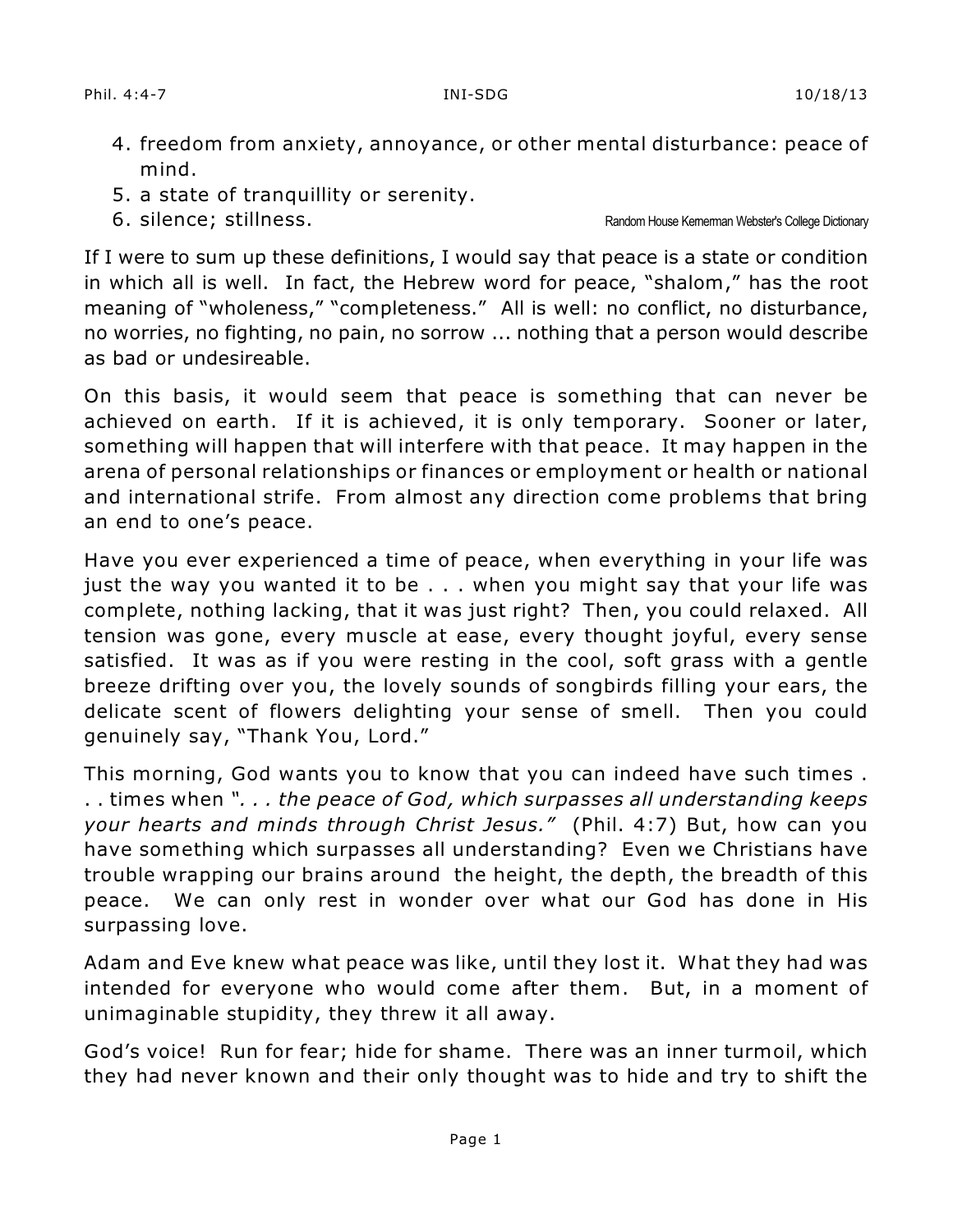blame. However, this brought no peace. For them there was only shame, pain, and death: eternal separation from the one and only source of all that is good.

Throughout the centuries that followed, their descendants fought with the same inner turmoil, desperately trying to find a way to make all things well. But, their understanding led them away from this peace, for they sought peace through their own efforts. *"With what shall I come before the LORD, and bow myself before God on high? Shall I come before him with burnt offerings, with calves a year old? Will the LORD be pleased with thousands of rams, with ten thousands of rivers of oil? Shall I give my firstborn for my transgression, the fruit of my body for the sin of my soul?"* (Mic.6:6f) What does God want anyway? Sacrifices, good works, self-punishment, money, pilgrimages: such was their way of thinking.

The peace of God surpasses all understanding. No sinner can figure out how to attain it. It is beyond the grasp of natural man, but it is not beyond God.

*"His own Son was delivered up because of our offenses, and was raised because of our justification. Therefore, having been justified by faith, we have peace with God through our Lord Jesus Christ."* (Rom4:25f) Not what I have done, not what I can do, for I have done nothing but sin and can do nothing that is not sinful. He did it; He did it all. Jesus Christ pacified God by paying for our sins. Jesus made us completely acceptable to God by clothing us in His own righteousness.

It is complete. No conflict with God remains. No anger, no thought of divine retribution. There is nothing to fear from the almighty and righteous God. He is propitiated, satisfied. Justice has been met. It is finished. All is complete, everything necessary to put us in harmony with God. Our peace with God has been achieved. All is well.

*Rejoice in the Lord always. Again I will say, rejoice! Let your gentleness be known to all men. The Lord is at hand. Be anxious for nothing, but in everything by prayer and supplication, with thanksgiving, let your requests be made known to God; and the peace of God, which surpasses all understanding, will keep your hearts and minds through Christ Jesus.*

Peace: what a wonderful concept. But I have concerns in my life. Things are not going well. I am worried about tomorrow: about my health tomorrow, about my family tomorrow, about my finances tomorrow, about job tomorrow,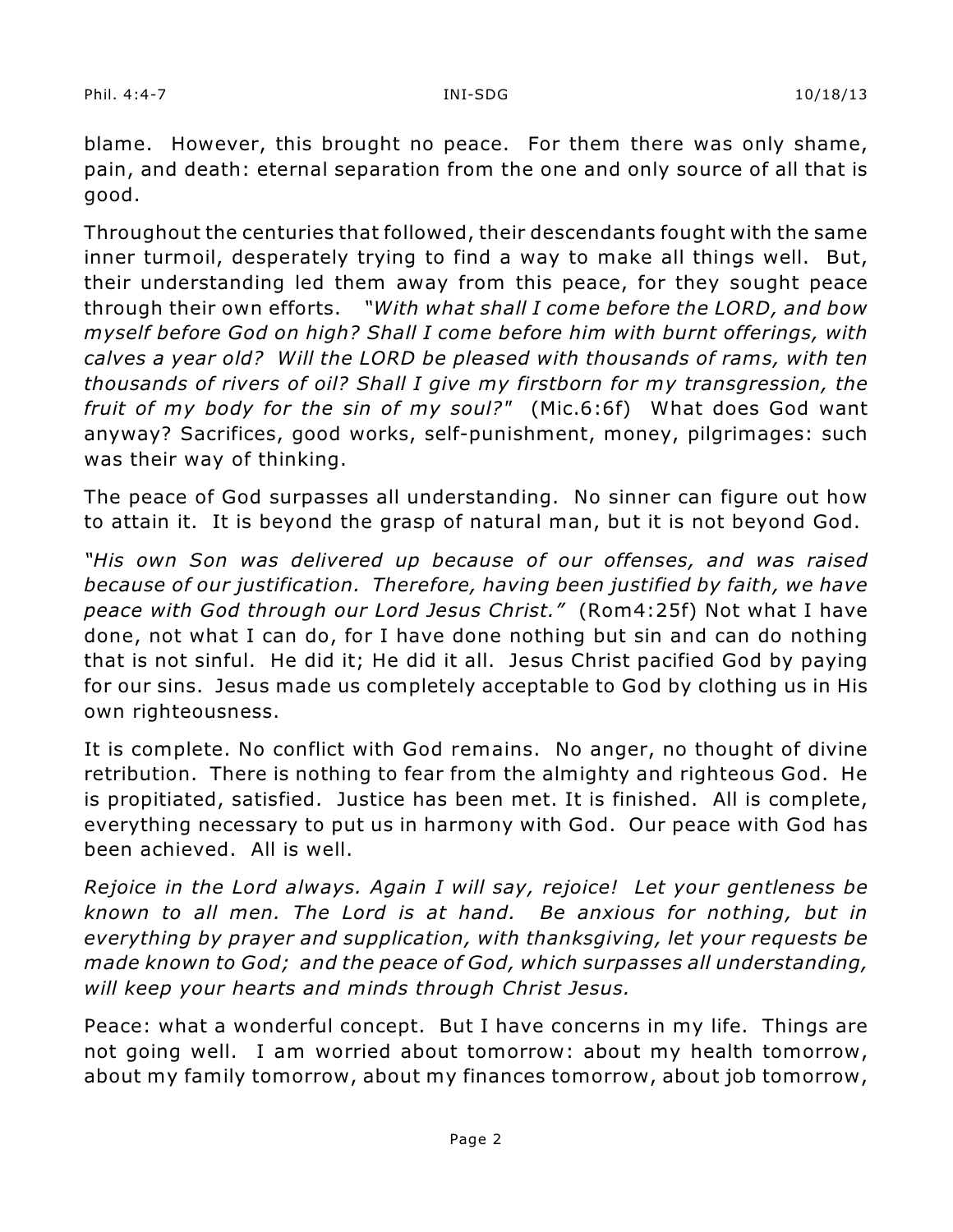about my . . . Well, you fill in the blank.

Yes, difficulties come into our lives because of the reality of sin in the world. Part of our problem with these difficulties . . . perhaps a large part of the stress that we experience is to be found in the fact that we think WE have to solve the problems. Oh yes, we work at them, but when the day is done, we here our God of peace saying, "Don't worry about anything, but with prayer that prayer and supplication, with thanksgiving, let your requests be made known to Me; and My peace will keep your hearts and minds through Christ Jesus."

This God sacrificed His own Son so we could be at peace with Him. Do you think that, after He has performed such a monumental act of love, He is going to abandon you to the whims of Satan. *"He who did not spare His own Son, but delivered Him up for us all, how shall He not with Him also freely give us all things?"* (Rom.8:32) All things: whatever is needed in your life, He will give, for He is at peace with you. He who controls all things has nothing against you, no reason to let bad things happen to you. Therefore, whatever difficulties you face this Thanksgiving Day, these are instruments in the hands of God which He will use for your good. You can trust Him to take care of everything. *"Therefore humble yourselves under the mighty hand of God, that He may exalt you in due time, casting all your care* [all your worries] *upon Him, for He cares for you."* (1 Pet.5:6,7)

You see, the ultimate reason for you to give thanks to God on this day is because you are at peace with God . . . with the all-powerful, all-knowing, always present God of love. Stuff is happening in our lives, but not because God doesn't know it, not because He can't do anything about it, but because He, in His own wisdom and love, is allowing it, until it has worked His purpose.

All we need to know is that this God is at peace with us. The temporary setbacks of this life are nothing, if we know that all is well between us and God. We know that this life will not last long. The day will come when all our troubles and sorrows will be left behind as He wisks us away from this world and gently sets us down in the land of eternal peace.

I can give you no greater reason to give thanks on this Thanksgiving Day. Are you in poor health? God is at peace with you. Are you having financial problems? God is at peace with you. Have you suffered a loss? God is at peace with you. Are you depressed? God is at peace with you. Are you concerned about the direction your country is going? God is at peace with you.